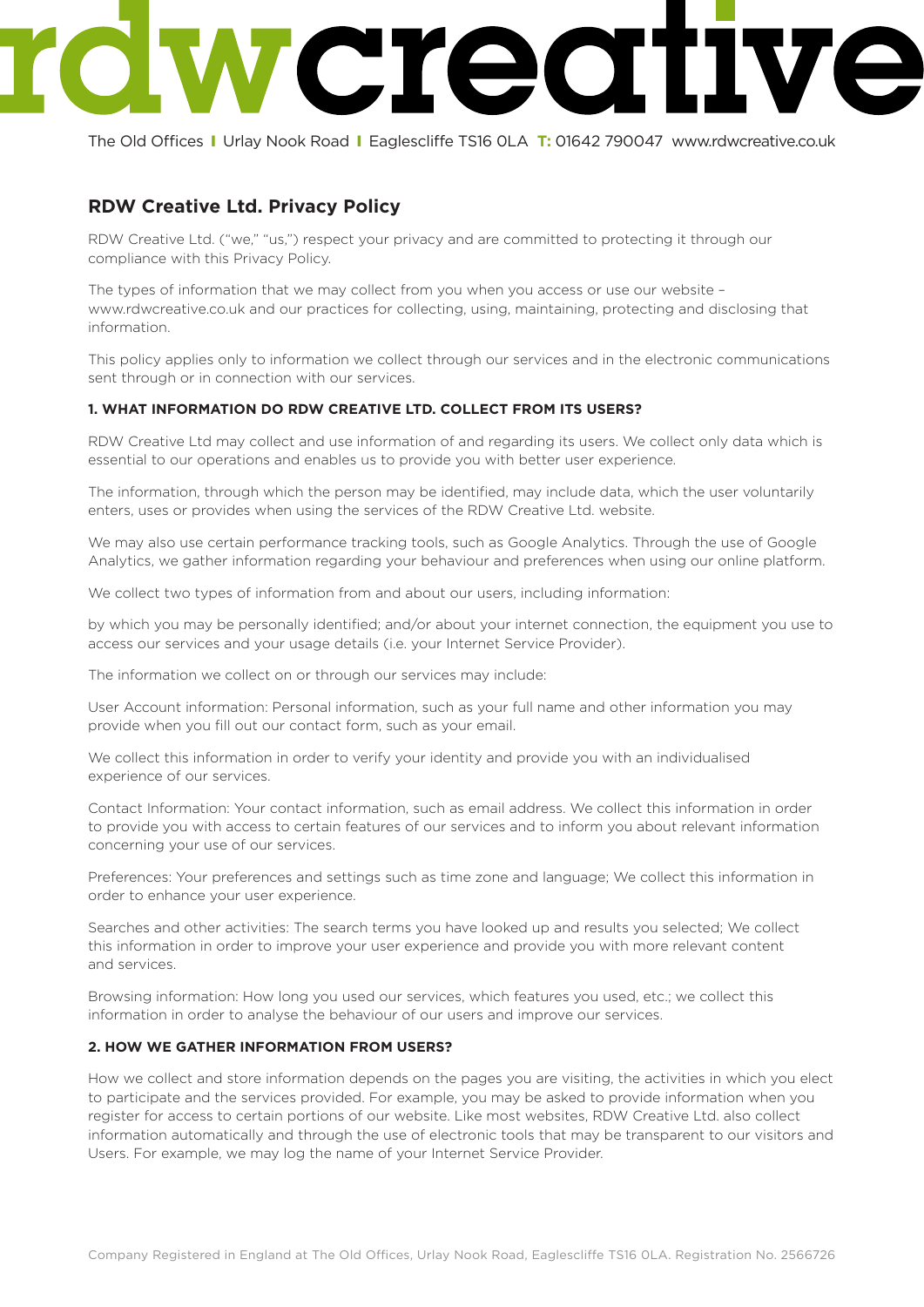#### **3. WHAT WE DO WITH THE INFORMATION WE COLLECT?**

Similar to other websites, we collect information to enhance your visit and deliver more individualised content. We respect your privacy and do not share your information with anyone, except in cases when that proves necessary.

Aggregate information and information that does not personally identify you, may be used in many ways. For example, RDW Creative Ltd. may combine information about your usage patterns on the website with similar information obtained from other users to help enhance our site and services (e.g., to learn which pages are visited the most or what features Users find the most attractive). This information does not include any information about you and does not allow anyone to identify you individually. We may use personally identifiable information, collected on the website, to communicate with you about our newsletter; our Terms of Service and Privacy Policy; offered by or through the website; and other topics we think you might find of interest.

For example, you may see certain advertisements on this website or other websites due to the fact that we contract with Google and other similar third parties, to target our advertisements based on the information we or they have collected, including but not limited through automated means, such as cookies.

You may opt out of the automated collection of information by changing your preferences at http://www.google.com/settings/ads.

#### **4. DISCLOSURE**

RDW Creative Ltd. won't transfer information about you to third parties for the purpose of providing or facilitating third-party advertising to you. We won't sell information about you. We may share your account information with third parties in some circumstances, including: (1) with your consent; (2) to a service provider or partner who meets our data protection standards; (3) when we have a good faith belief it is required by law, such as pursuant to a subpoena or other legal process; (4) when we have a good faith belief that doing so will help prevent imminent harm to someone. If we are going to share your information in response to legal process, we'll give you notice so you can challenge it (for example by seeking court intervention), unless we're prohibited by law or believe doing so may endanger others. We will object to requests for information about users of our services that we believe are improper. Certain third parties who provide technical support for the operation of our website – our web hosting service for example – may have access to such information.

#### **5. RIGHT OF CONSENT WITHDRAWAL**

You may withdraw your consent for collecting your personal information at any time. To do so, please contact us at carol@rdwcreative.co.uk.

#### **6. CHANGE OR REVIEW OF INFORMATION**

If you would like to review, change or delete personal data we have collected from you or you had submitted or permanently delete your account, please contact us. For more information regarding the termination or deletion of your information, please refer to Section 8: Termination of this Privacy Policy.

# **7. ACCESSING & CORRECTING YOUR PERSONAL INFORMATION**

We take reasonable steps to accurately record the personal information that you provide to us, as well as any subsequent updates.

We encourage you to review, update, and correct the personal information that we maintain about you. You may request that we delete personal data about you that is inaccurate, incomplete, irrelevant for legitimate purposes, or is being processed in a way which infringes any applicable legal requirements.

# **8. SECURITY: HOW WE PROTECT YOUR INFORMATION?**

We have implemented appropriate measures in the form of various technical, physical and other means, including, but not limited to measures regarding the security of our electronic systems and databases. These means aim at improving the integrity and security of the personal information that we collect and maintain. However, please be advised that even the best security measures cannot guarantee the full elimination of all risks. If we learn of any violation, breach or danger to our security systems breach, then we will attempt to notify you electronically so that timely and appropriate protective steps can be taken. Apart from informing you via e-mail, we may post a notice through the Website if a security breach occurs.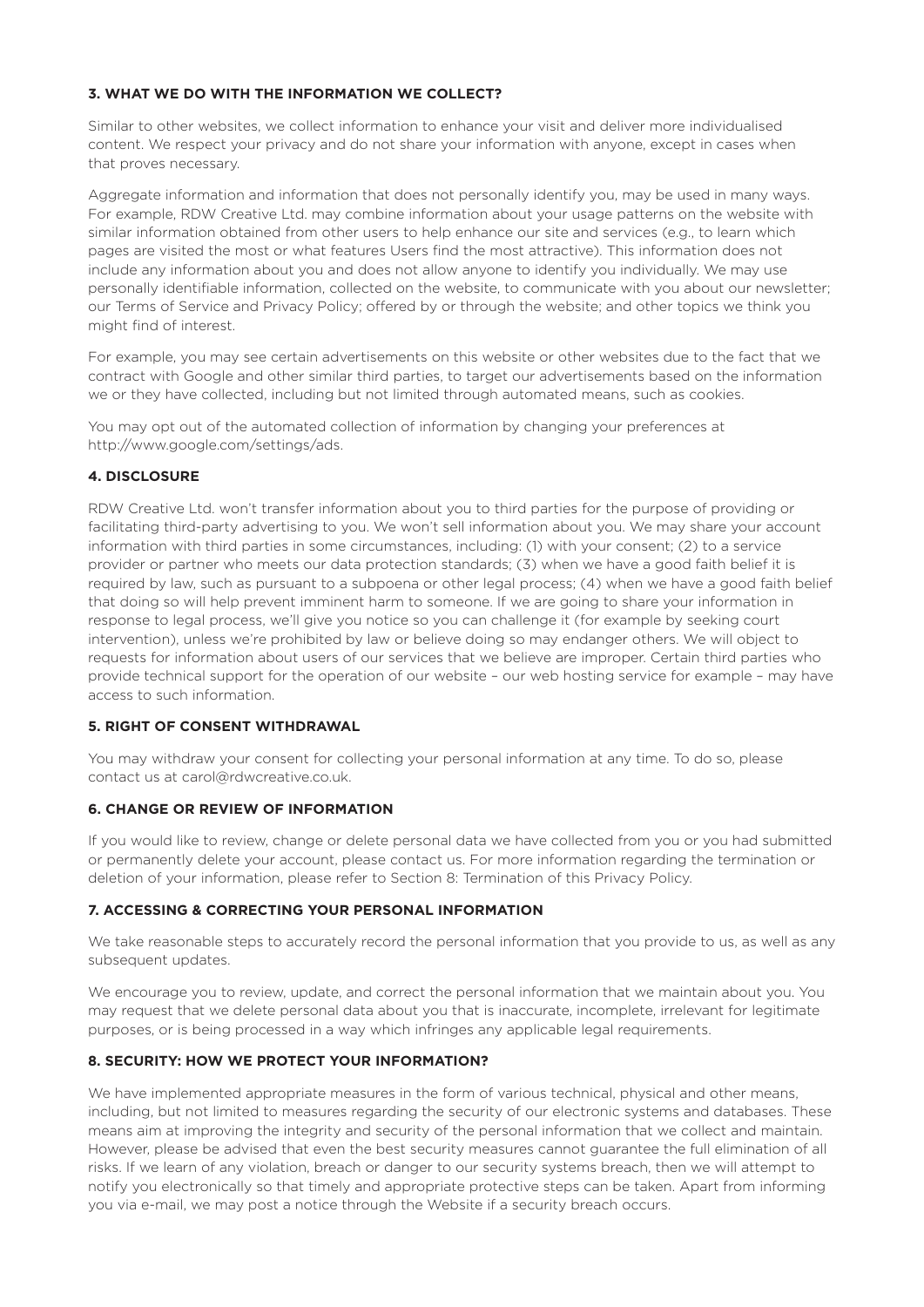Your personal data safety is of utmost importance to us. We review and strive to improve our security measures on a regular basis.

If we detect a breach of our security measures, which has the potential of harming you as individual we will notify you without undue delay.

#### **9. CONTROLLING YOUR PERSONAL DATA**

Other Users may be able to identify you, or associate you with your account, if you include your personal information in any content you post or make publicly available.

For more information on how you can control your data shared with us, please see section 4, 5 and 6 of the present agreement.

If you have any questions regarding the ways, you can control your personal data, please contact us at carol@rdwcreative.co.uk.

#### **10. TERMINATION**

As mentioned, you may at any time review or change the personal information we maintain about you by contacting RDW Creative Ltd. Upon your request, we will delete your contact information and personal data from our active databases.

This Privacy Policy is effective until terminated by either party. If you no longer agree to be bound by this Privacy Policy, you must cease the use of the RDW Creative Ltd. Website. If you are dissatisfied with RDW Creative Ltd. its content, or any of these terms, conditions, and policies, your sole legal remedy is to discontinue using the website. RDW Creative Ltd.. reserves the right to terminate or suspend your access to and use of the website, or parts of them, without notice, if we believe, in our sole discretion that such use is in violation of any applicable law, or harmful to our interests or the interests of another person or entity, or where RDW Creative Ltd. has reasons to believe that their use is in violation of this Privacy Policy or the Terms of Use.

# **11. CHANGES TO THIS POLICY**

RDW Creative Ltd. reserves the rights to change this Privacy Policy at any time. Please check this page periodically for changes. Your use of the services after any such amendment or change in the Privacy Policy shall be deemed as your express acceptance to such amended/changed Privacy Policy and an assent to be bound by such changed/amended Privacy Policy. Information collected prior to the time any change is posted will be used according to the rules and laws that applied at the time the information was collected.

# **12. GOVERNING LAW**

This Privacy Policy and the use of the website are governed by the laws of United Kingdom. The parties undertake to first try to resolve the dispute with by negotiation. If the parties fail to reach an amicable resolution through negotiation, RDW Creative Ltd. agrees to submit the dispute to the competent Court of United Kingdom.

#### **13. COPYRIGHTS**

The copyrights of our Website are the property of RDW Creative Ltd..

Texts, graphics, photographs, animations, videos and clips, visible on the website are the object of copyright and are part of the intellectual property of RDW Creative Ltd. Those may not be reproduced, used, presented or represented without an explicit written permission by RDW Creative Ltd. Any distribution of files, obtained by the Users under the Terms and Conditions of the Website, or of parts of such files, constitutes a violation of the relevant intellectual property protection laws and is prosecuted by the law.

Nothing contained on this website may be interpreted as granting a license or right of use as a trademark without the prior explicit written consent of RDW Creative Ltd.